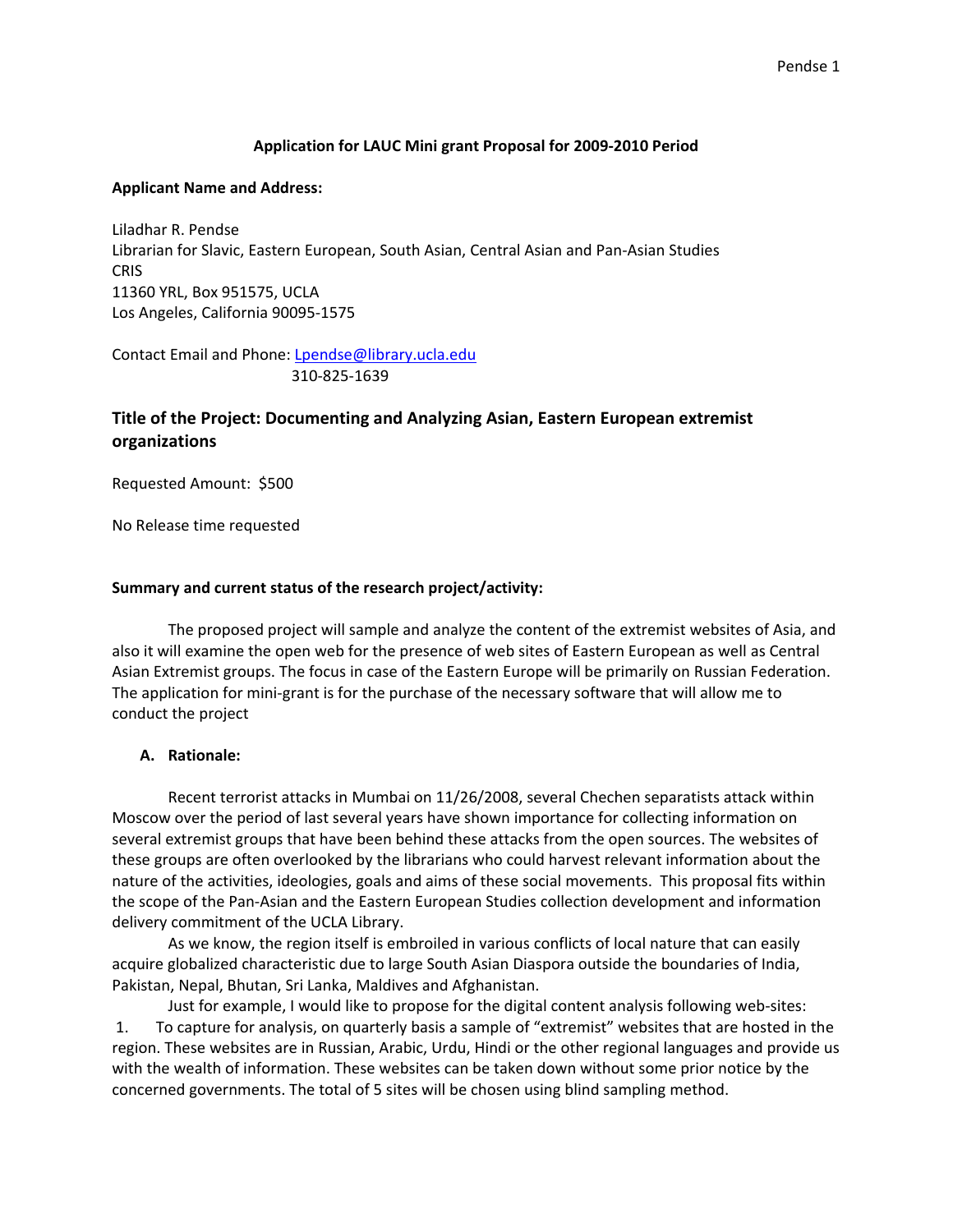2. The base for social and political extremism can vary from religious dissent to various ideological normative differences such as Marxism, National‐Socialism, Religious extremism etc. The content analysis of these websites landing page will be important and a framework to this extent will be developed.

3. Although each of these organizations represents different sets of problems as a group they integrate within them the turbulence that the nuclear South Asia and Russian Federation represents for the world.

4. These websites are often transient and born digital. The information that they provide is currently not being captured by any library. I would like to provide few examples of such sites. For Example,

Hindu nationalist website http://www.shivsena.org/

Or http://www.shivsenaulhasnagar.org/

http://panchjanya.com/dynamic/

RSS‐ the Right Wing Hindu Nationalist Organization:

http://rssonnet.org/ or http://www.jamatuddawa.org/ (The banned terrorist organization from Kashmir) or http://www.jamatdawah.org/

Or Eelam Nation from Sri Lanka : http://www.eelamnation.net/ or http://ttnet.netfast.org/ Naxalites from India http://www.cgnet.in/N1

http://www.cpnm.org/ Nepal Maoist Rebels

ULFA: http://www.geocities.com/CapitolHill/Congress/7434/ulfa.htm

Hamas: http://www.pmo.gov.ps/news.php

Chechen sponsored site at http://www.kavkazcenter.com/russ/

Russian Nationalist Party http://www.rne.org/

This project will give us at the UCLA, a unique opportunity to archive these websites on some periodic basis. This project has not been done yet at any North American University as well as at the LOC. I hope that you would look favorably on this project.

# **B. Time Table for activities:**

Duration of the proposed project is from July 2009 through June 2010. No release time is required for this project.

# **C. Summary of the Budget**

# **Purchase of the required software:**

1. Atlas Ti (This program is not offered by the CLICC and the ASUCLA Store)‐the student license is \$140.00 for which I qualify. The information is available at http://www.atlasti.com/licenses.html 2. Endnote x2 required for creating a bibliography of literature review sources for my research. Price \$299.95 for Windows version. The pricing details are at

http://www.digitalriver.com/dr/v2/ec\_Main.Entry17c?SID=7438&SP=10007&CID=0&PID=&PN=0&CUR= 840&DSP=&PGRP=0&ABCODE=&CACHE\_ID=0

3. Web copier‐\$50.00 for life time upgrade. Details:

http://www.maximumsoft.com/products/wc\_pro/overview.html

The total is \$489.50